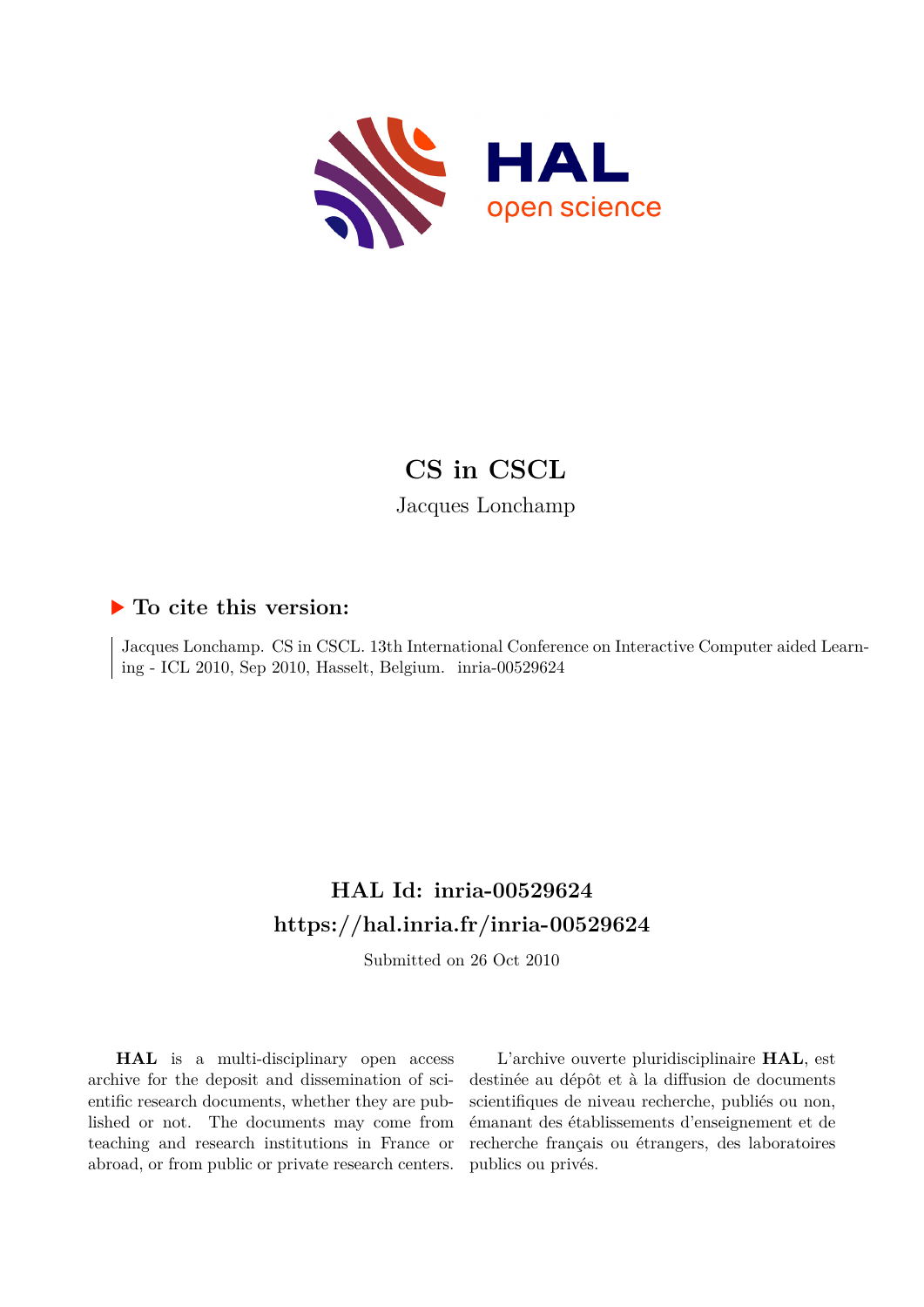## **CS in CSCL**

*Jacques Lonchamp* 

LORIA-Nancy Université

#### **Key words:** *CSCL, Computer science, Technology*

#### **Abstract:**

*CSCL research brings together different perspectives from human sciences and computer science. This paper presents some reflections, from the standpoint of a computer scientist, on the increasingly problematic coexistence between the "CS part" ("computer support part" or "computer science part") and the "CL part" ("collaborative learning part"). Difficulties arise from both a divergent understanding of the role of technology in the discipline and from huge differences in the way research works are evaluated in the two parts. The paper provides suggestions on how to create more synergistic cooperation between CS and CL parts in CSCL.* 

### **1 Introduction**

Computer-supported collaborative learning (CSCL) is a method of supporting people in learning together effectively via networked computers. CSCL research addresses the challenge of effectively enhance learning by combining computer support and collaborative learning [1]. The corresponding research agenda should include efforts for reaching a better understanding of collaborative learning with computers and for the creation of software systems that provide innovative forms of pedagogical support or scaffolding for collaborative learning. In order to meet these goals CSCL research should bring together different perspectives from a variety of disciplines of human sciences on the collaborative learning side (educational psychology, sociology, philosophy, pedagogy…) and computer science on the technological side. Therefore, it is possible to roughly distinguish between the "computer support part" ("CS part," more broadly interpreted as "computer science part") and the "collaborative learning part" ("CL part"). This paper aims at discussing the coexistence of these two parts in the CSCL research field, which is considered increasingly problematic. Several other computer scientists have recently proposed a "*computer science perspective*" on the wider Technology Enhanced Learning (TEL) research field [2] that shares several common concerns with the present work. Many symptoms of this global "coexistence problem" are reported in the recent research literature. For example, Scheuer et al. [3], in their survey of the specific research sub field of computer-supported collaborative argumentation, point out the following facts: "*Not only do, apparently, few people conduct research on educational argumentation systems from a computer science perspective, but also the existing tools are not well described from a technical viewpoint. This unfortunate situation imposes severe implications on the research community: Researchers who want to design educational argumentation systems often have to reinvent the wheel again and again, expending considerable effort in building new systems. This is because reusable system components and/or source code is generally not available, design rationales are often not well documented, and there is no technology available that offers the degrees of flexibility and*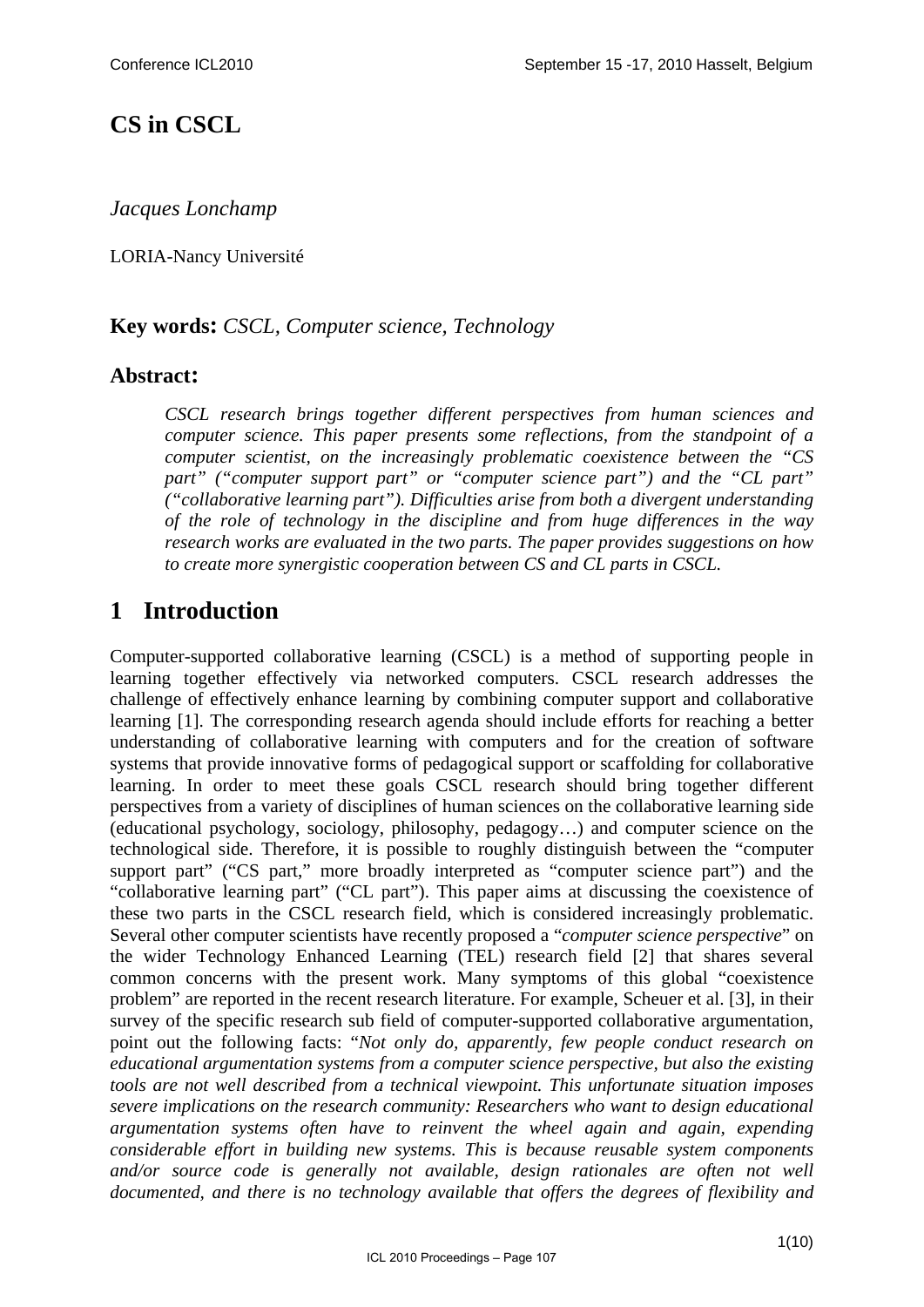*configuration options that are required for studying most of the open research issues that we have identified. Such a flexible platform would also have great practical application in schools if teachers were able to configure their systems—guided by research results—in a manner that fits their particular needs*." These elements (few research works carried out in the CS part and few reusable and flexible designs) are not specific to computer-supported collaborative argumentation and can be observed in the whole field. Tchounikine et al. [2] also stress the fact that "*multidisciplinary work is difficult*", "*computer scientists abandon the TEL research field*" and return to "*more delimited technical domains*". Another symptom is the decreasing interest for CSCL (and TEL) research that can be observed, at least in some countries, probably because these works have yielded very few concrete results. In the French prospective study about "hot research domains" which need to be supported by public funding [4], education is not mentioned as an application domain of primary importance for CS like health, production, transport, or intelligent materials. The concept of collaboration is only marginally mentioned in specialized topics such as crisis management systems. Eight years ago, in a similar prospective study, collaborative approaches and systems were evoked in three of the four hot themes of CS research [5].

This paper presents some reflections about these questions from the standpoint of a computer scientist. It argues that this problematic coexistence is a consequence of both divergent perspectives on the role of technology and software engineering in the CSCL discipline and of huge differences in the way research works are evaluated in the CL and CS parts. The first section stresses that "CS technology" (in its broadest sense, including all its theoretical, conceptual, methodological, and practical foundations), is undoubtedly the underlying driving force of the whole TEL field and of most current evolutions in the CSCL sub field. The second section analyzes how CSCL researchers consider CS technology. The two extreme positions, "techno-neutral" which considers technology as a non-influential factor and "techno-centric" which focuses on technology alone, are first discussed and exemplified. Then, the more fruitful intermediate positions, called "techno-realist" for the CL part and "pedago-realist" for the CS part, are characterized and illustrated with several examples. The third section stresses the huge difference between the dominant ways of evaluating research works in the CL and CS parts with mainly experimental and quasi-experimental approaches on the CL empirical side, prototyping, examples of actual use, and technical comparisons on the CS design side. The conclusion provides suggestions on how to create more synergistic cooperation between CS and CL parts in CSCL.

## **2 The Predominant Role of Technology in TEL Evolution**

The very first computer-based instructional systems in the 1960s were based on the direct application of structured algorithmic techniques. Knowledge was broken into elemental facts that were presented to students in a logical sequence. In the 1970s, intelligent tutoring systems (ITS) have included knowledge-based systems and expert systems for modeling domainexpertise and pedagogy-expertise. In the 1980s, the "Logo as Latin" movement has used interactive environments for supporting students in the construction of their own reasoning based on software programming constructs. In the mid-1990s, CSCL systems were inspired by the technological advances in computer-supported cooperative work (CSCW) and groupware, while Web-based learning (WBL) approaches were relying on Web technology. Recent developments include m-learning, based on ubiquitous computing, Grid-learning, based on Grid-technologies, and e-learning 2.0, based on Web 2.0 technologies. Some researchers try to relate TEL history to changes in educational theories: instructional systems to behaviourism, ITS to cognitivism, "Lego as Latin" to constructionism, CSCL to social constructivist and dialogical theories [1]. It is less convincing for the most recent evolutions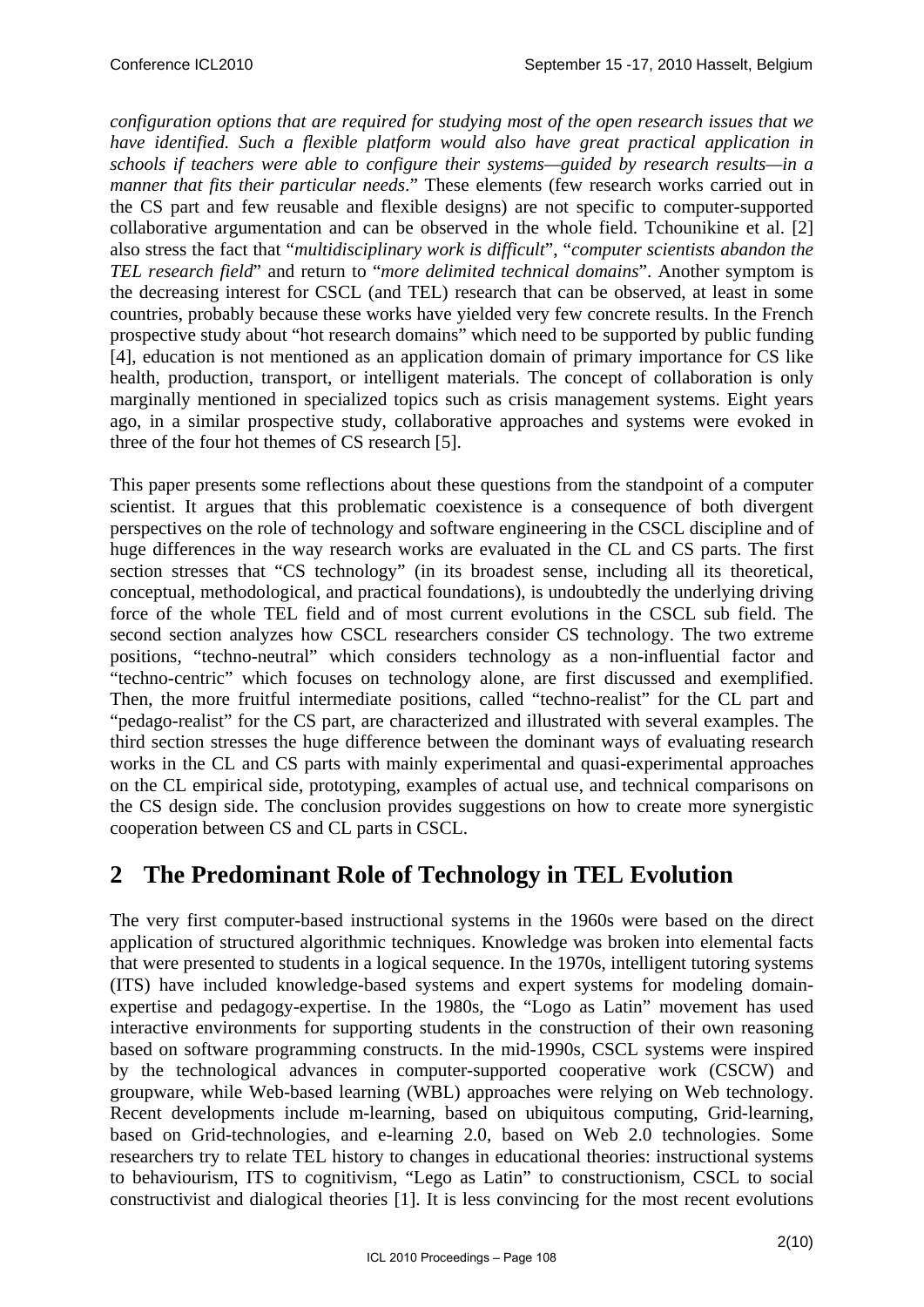such as WBL, m-learning, Grid-learning, and e-learning 2.0, which are undoubtedly driven by technological advances. Moreover, most current hot research topics in the CSCL field have direct counterparts in the CS research domain: learning patterns are rooted in design patterns, CSCL scripts in process models and AI scripts, simulated learning worlds rely on multi-player 3D game technology, tangible interfaces for learning and context-sensitive educational interfaces are direct applications of research results in the human-computer interaction field, to give a few examples. However, despite its predominant role in TEL evolution, technology is not considered as a key issue by all CSCL researchers as we will show in the next section.

## **3 Divergent Perspectives on the Role of Technology**

Two extreme positions are discussed first: the "techno-neutral" position which considers technology as a non-influential factor and the "techno-centric" position which puts the focus on technology alone. The two intermediate and more fruitful positions, called "techno-realist" and "pedago-realist", are discussed in the second subsection.

#### *3.1 The "Techno-neutral" and "Techno-centric" Extreme Positions*

The "techno-neutral" position is quite frequent in the CL part, where learning processes are analyzed at a very abstract level. Laurillard's "Conversational Framework" (CF) [6] is a wellknown example based on the idea that "*what it takes to learn does not change significantly, no matter how much the technologies of teaching and learning may change*". The CF aims at providing "*a technology-neutral way of stating the user requirements on any collaborative teaching method*". The approach considers the ongoing learner-teacher-peer interaction and the process of negotiation of ideas associated to practice which takes place between them. The CF integrates representations of the four main theories of learning, i.e., instructivism, constructionism, social learning, and collaborative learning (see Fig. 1). Such a very abstract and coarse-grained model is valuable for testing the value of existing digital learning technologies against the proposed model [7], but has limited value for informing the design of innovative computer-supported learning systems. Laurillard recognizes that "*the introduction* 



What does it take to learn? - A Conversational Framework

Instructivism + Constructionism + Social constructivism + Collaboration

#### **Fig. 1: The Conversational Framework.**

*of the digital technology enables the teacher to design at the level of much more precise learning interactions*." She observes that "*the demand on teachers as learning designers must*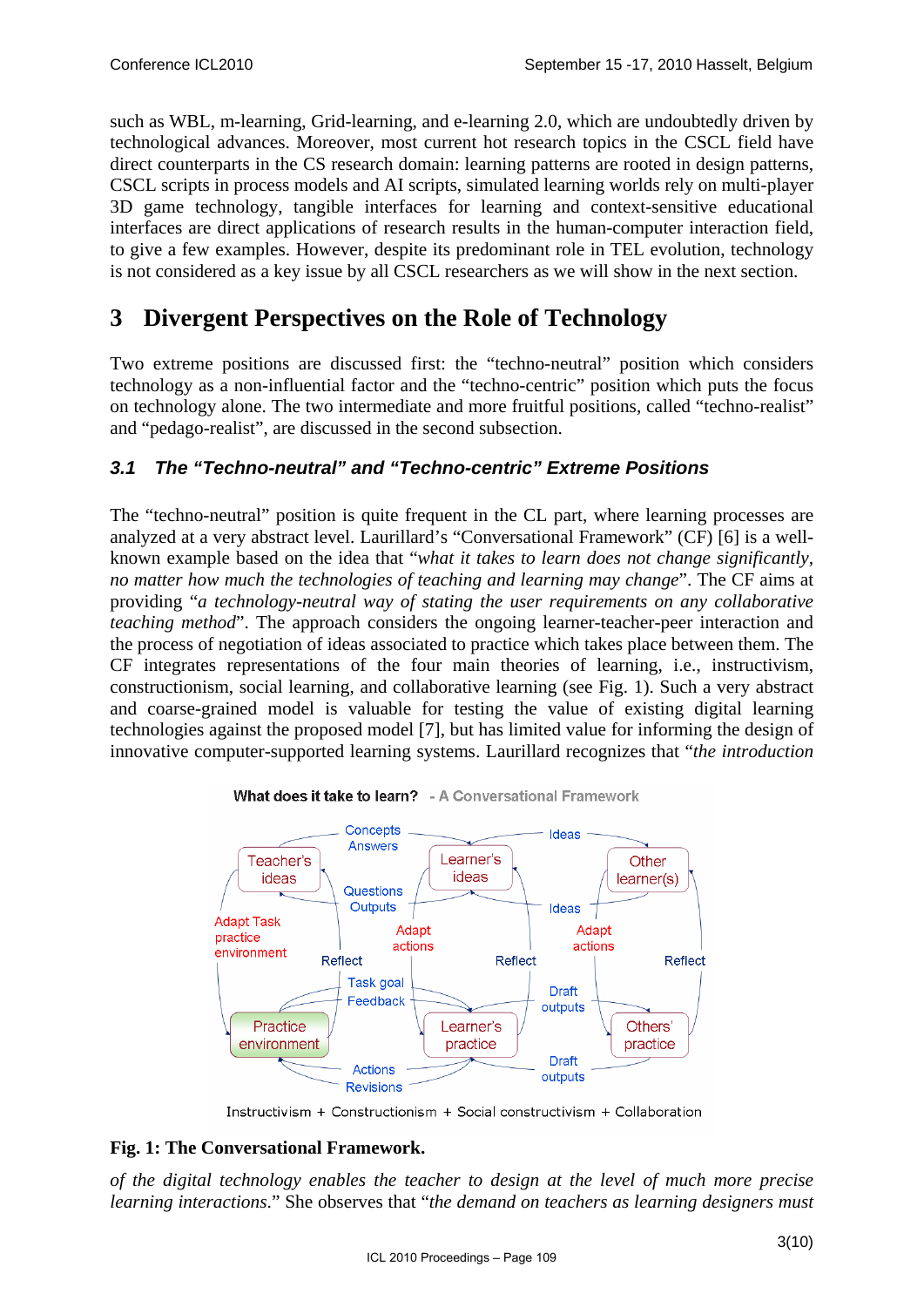*be simply put. They cannot be expected to undertake the levels of detailed analysis of interaction that researchers engage in*". This clearly means that CSCL systems should embed pedagogical designs and that finer-grained "techno-informed" models should be at the core of the CSCL field.

The "techno-centric" position was predominant when computer scientists were claiming that artificial intelligence could radically change learning and teaching. It is the position of the evangelists of each new technological wave who do not seriously consider the kind of educational issues their technology can contribute to (better) solve and the downside of every technology. In the e-learning 2.0 wave, for example, the general Web 2.0 principles such as "enabling and facilitating individual creativity," "harnessing the power of the crowd," "leveraging the long tail," "making functionalities available through the mix-up/mash-up culture" [8], even if very appealing, are not sufficient for characterizing educational issues that could be better solved. Added-values of existing Web 2.0 applications into teaching and learning processes are not guaranteed and some of their properties, like their openness to the external world, can create tensions and new pedagogical challenges [9].

### *3.2 The "Techno-realist" and "Pedago-realist" Intermediate Positions*

"Techno-realist" approaches in the CL part aim at conceptualizing learning processes in realistic technological settings, thus creating a link with the CS part. For example, Cress and Kimmerle [10] have recently proposed a theory of the role of Wikis, based on a combination of Piaget's cognitive theory and Luhmann's social systems theory, to assist our understanding of how Wikis can facilitate collaborative knowledge building. Their model shows how developing a Wiki can help people enhance their individual knowledge through an iterative process at both social and individual levels. Such a detailed model can be a valuable inspiration for adapting or improving the concept of Wiki and its implementation to collaborative learning. The trialogical theoretical approach [11] is another interesting example that conceptualizes collaborative learning support around a shared space [12] (see Fig. 2): *"The trialogical approach develops models and tools for organizing learners' activities around shared objects (such as texts, models, conceptual artefacts, but also practices) that are created for some real purpose or subsequent use, which is often not the case in conventional educational practices. Individually performed activities and social interaction serve the longer-term processes of developing specific, concrete, shared objects, collaboratively."*



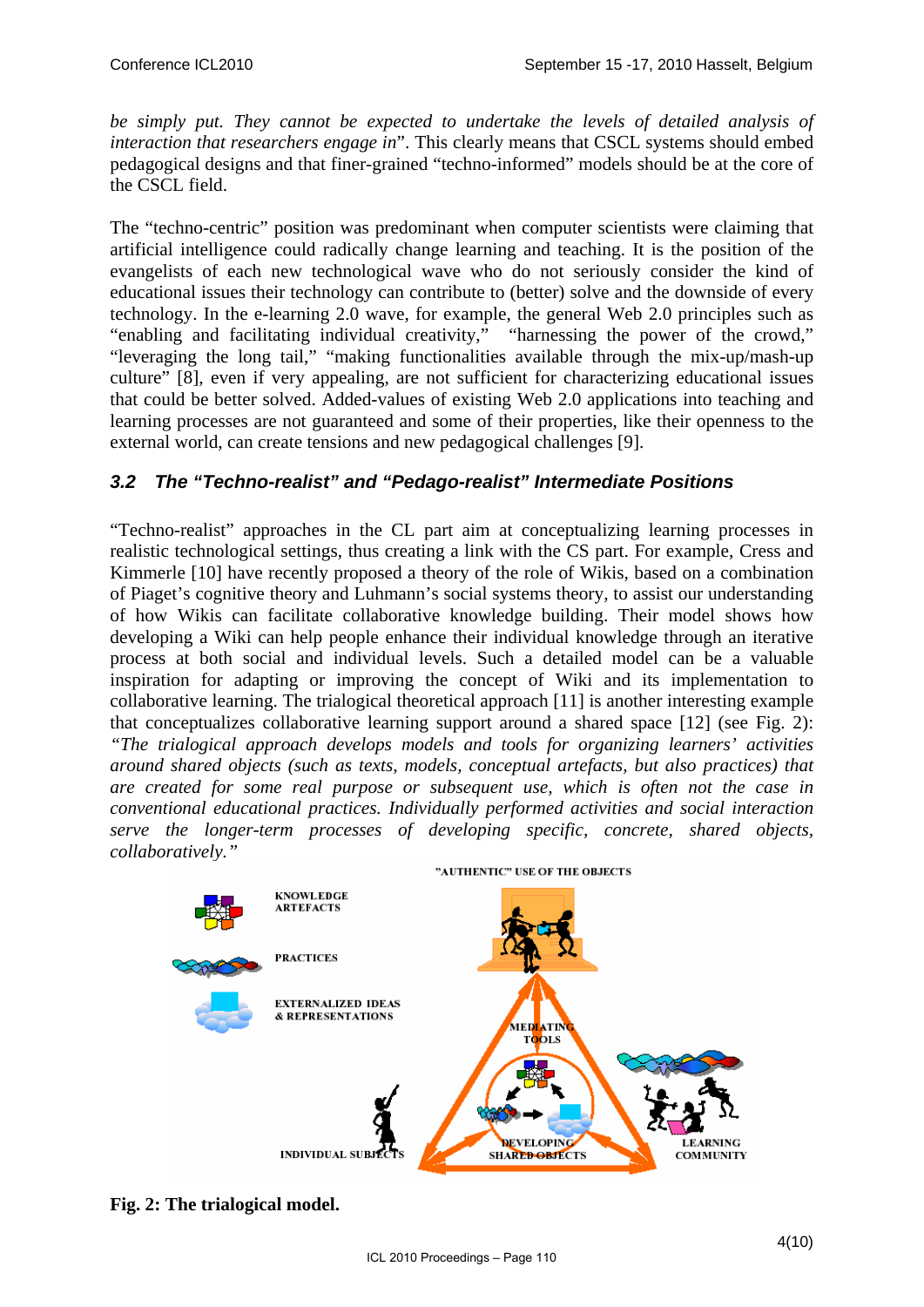The European KP-lab project has been launched for building an environment that supports forms of trialogical learning, i.e., collaborative knowledge practices around shared knowledge artefacts. The approach has been further developed into a set of design principles:

- Organizing activities around shared "objects."
- Supporting interaction between personal and social levels.
- Fostering long-term processes of knowledge advancement.
- Emphasizing development through transformation and reflection between various forms of knowledge and practices (tacit knowledge, knowledge practices, and conceptualizations).
- Cross fertilization of various knowledge practices across communities and institutions.
- Providing flexible tool mediation: "*Trialogical learning cannot easily be pursued without appropriate technologies that help the participants to create and share as well as elaborate, reflect and transform knowledge artefacts and practices. Novel collaborative technologies should provide affordances for trialogical learning processes*." [11]

The Knowledge Practices Environment (KPE) is the core tool of KP-Lab portal for collaboratively developing knowledge artefacts, planning, organizing and reflecting on related tasks and user networks [12]. This project clearly shows that the trialogical approach only constitutes a kind of conceptual foundation on top of which major design decisions remain to be made. For instance, KPE favors:

- *On the epistemic dimension*, the visual arrangement of coarse-grained content items (e.g., files, notes, web links) instead of the development, at a finer-grain level, of structured visual knowledge representations.
- *On the pragmatic dimension,* process planning through defining tasks and drafting visual process representations instead of predefined scripts (flexible) enactment.
- *On the social dimension,* asynchronous and synchronous object-bound interaction instead of separated communication tools with object referencing facilities.
- *On the reflective dimension,* data export to external off-line analytic tools instead of run time feedback for learners and tutors.

It is suggested, on the basis of these examples, that "techno-realism" requires from researchers in the CL part to go more deeply into the details of their*—*often very abstract conceptualizations. Said in other terms "*computer scientists' focus is on the detailed properties of systems, which is not the case for most educationalists.*" [2]

"Pedago-realist" approaches in the CS part are motivated by pedagogical concerns and issues. They aim at adapting existing CS technologies or creating new ones for better solving these issues. For instance, at a global level there is much in common between workflow models and CSCL macro scripts. But several aspects, such as "fading" and "user rotation" [13], have no counterparts in work settings. Designing "fading" and "rotation" mechanisms are good examples of specific research issues that must be tackled in the CS part [14]. Dynamic adaptation of the process model is another example. In workflow systems the main problem is to change at the same time a large number of similar process instances that run in parallel in response to organizational changes. "Flexibility by change" [15], where the model is modified at run time and all of the currently executing instances are migrated to the new model is the privileged solution. In CSCL settings, most unforeseen events, like a student being disconnected or a deadline being postponed, only concern a single process instance. "Flexibility by deviation" [15], where some instance can deviate at run time from the execution path prescribed by the original model without altering that model seems a more natural solution. In most educational contexts, this deviation process must take into account the presence of a tutor who monitors the learning processes: designing a monitoring tool for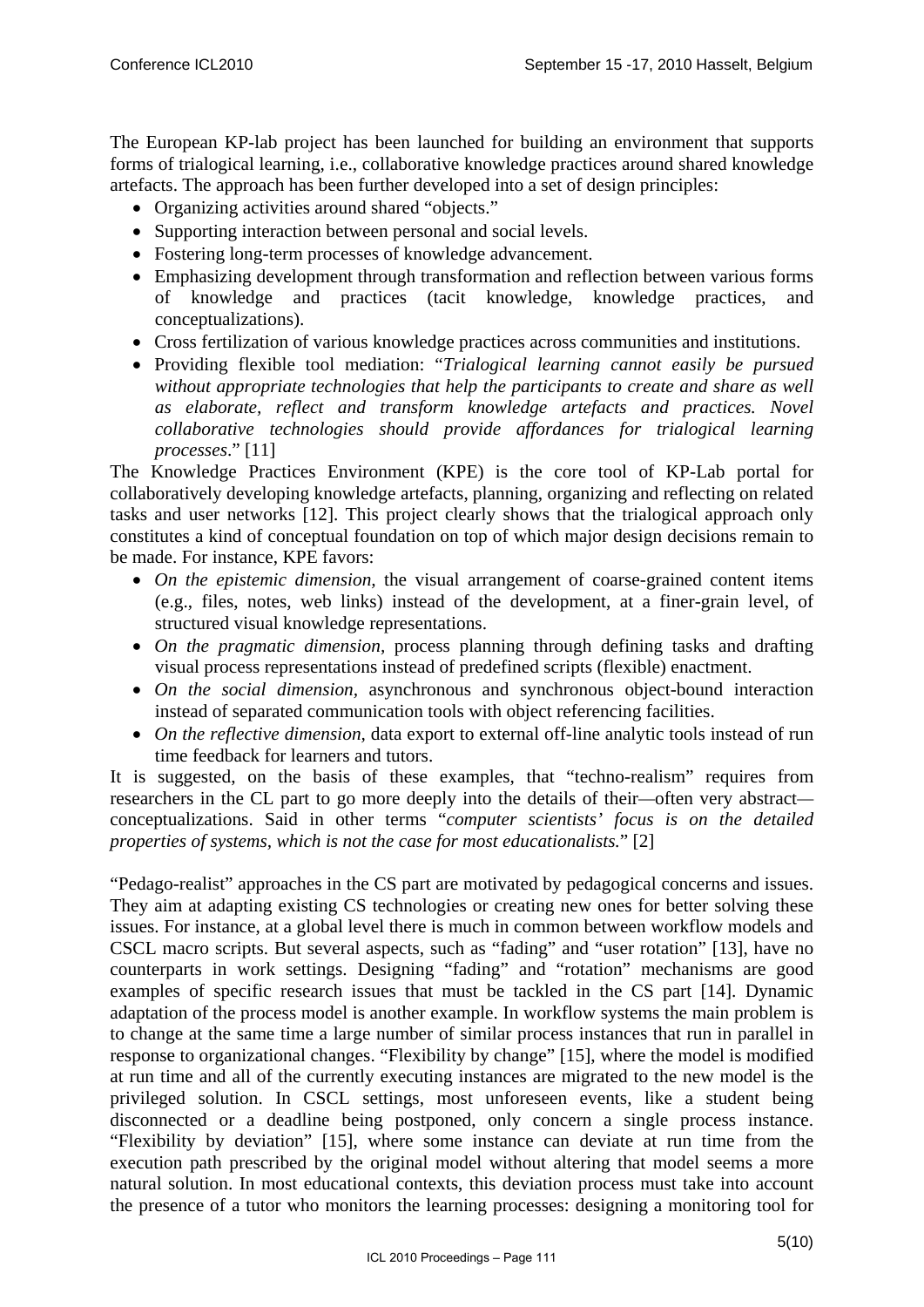tutors, including a dedicated support for ad hoc process deviations, constitute another example of a specific research issue for computer scientists in the CS part [16]. At a more general level, Tchounikine et al. stress the fact that "*CS and in particular software engineering has evolved towards processes and methods based on higher level abstractions such as models and components*". This trend should help researchers from both parts to focus on common abstractions similar to those underlying educational modeling languages [17]. Even, if educationalists are more interested in the descriptive side and computer scientists in the operational side (suitable for machine execution) some common conceptual framework defining at different levels of abstraction key terms and concepts for identifying and debating design issues could be agreed upon by all CSCL researchers.

### **4 Evaluating CSCL Research Works**

Quantitative evaluations are dominant in the CL part and often take the form of controlled experiments. For example, Carr [18] compares the efficiency of using an argument diagramming system (the experimental group) as a replacement for paper and pencil assignments (the control group) to teach legal reasoning. The groups are compared in terms of the results of the practice final exam with a task similar to the ones they worked during the experiment. This kind of global approach fails to explain the reasons why the system is valuable. More focused evaluations are difficult as the number of factors that impact learning outcomes can be very high and contextual. The only possible way is to restrict the evaluation to a small number of variables (in general two) and to test all possible combinations of these variables. For example, Schwarz and Glassner [19] investigate the effects of informal ontologies and floor control in the Digalo collaborative argumentation system by counting relevant claims and arguments in the four conditions (floor control/ontology, floor control/no ontology, no floor control/ontology and no floor control/no ontology). When the number of variables is greater than two the evaluation must be performed globally and it is no more possible to characterize the effect of each individual variable on the results. For example, McAlister et al. [20] evaluate the AcademicTalk system, which aims at structuring academic argumentation with three basic mechanisms: threaded discussions used in near-synchronous fashion, sentence openers, and a model of well-formed dialogues based on dialogue game theory. The analysis is performed by comparing the computer logs of AcademicTalk on the one side and of a standard chat on the other side. It shows significantly less off-topic contributions and significantly more reasoned claims, rebuttals, and utterances of direct disagreements. But the effect of each of the three interface design mechanisms individually (and possibly of other variables) remains unknown. All other global quantitative evaluation techniques, such as satisfaction questionnaires, share the same limitations. As a result of this lack of strong evaluation processes for specific features, conflicting results are not unusual in the literature. For example, a study from Suthers [21] shows that having too many ontological elements about scientific arguments is a problem due to student's incorrect usage of the elements, whereas studies from Jeong [22] and Soller [23, 24] report on the contrary that students are able to deal with a wide variety of ontology elements.

In software engineering evaluations are quite different. Redwine and Riddle identify three phases in the research process [25]:

- Basic research: "*Investigate basic ideas and concepts, put initial structure on the problem, and frame critical research questions*."
- Concept formulation: "*Circulate ideas informally, develop a research community, converge on a compatible set of ideas, and publish solutions to specific sub problems*."
- Development and extension: "*Make preliminary use of the technology, clarify underlying ideas, and generalize the approach*."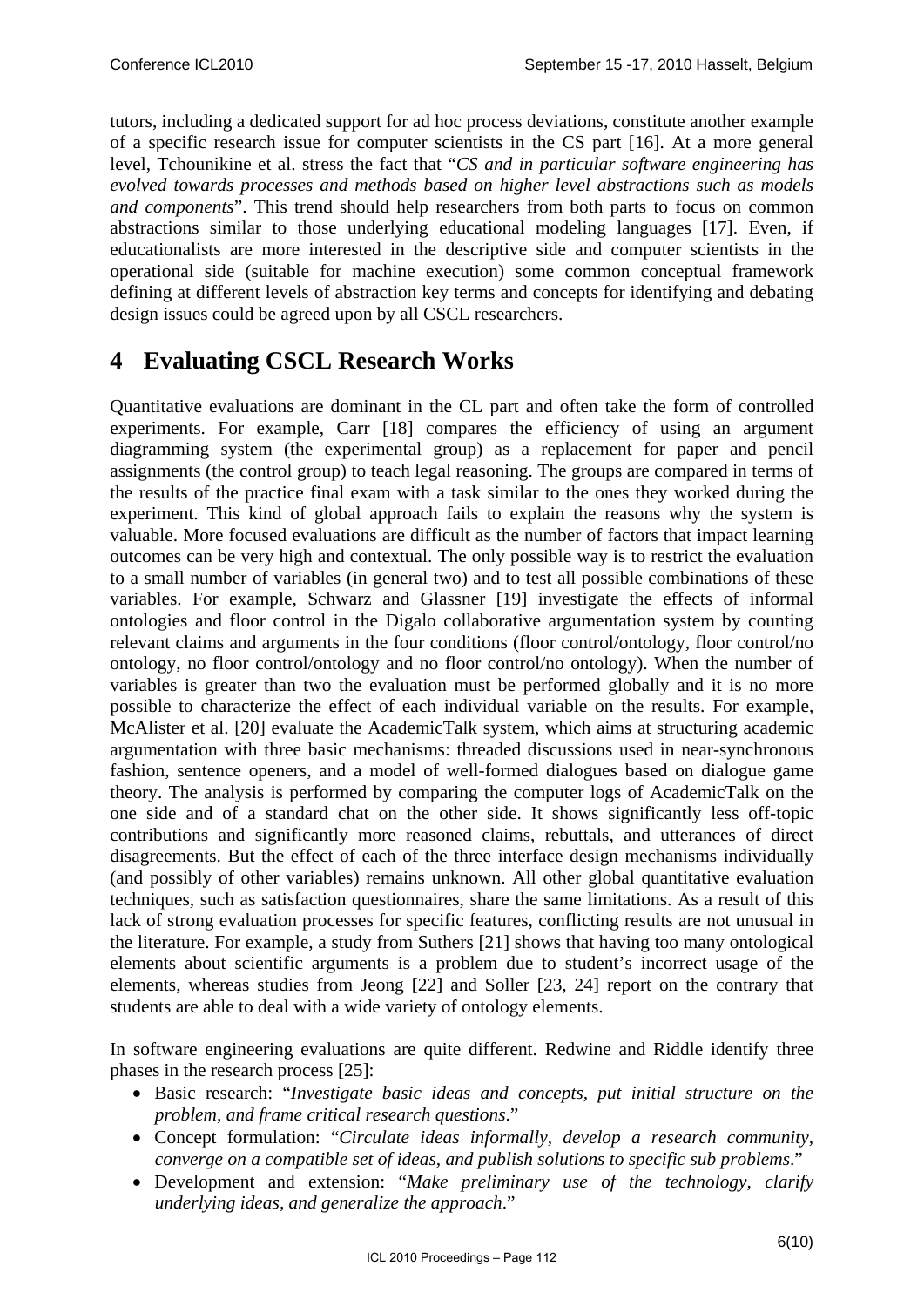A classical research work during the last two phases defines precise objectives in terms of functional and non-functional requirements and shows to what extent they are satisfied by a given design with a prototype implementation and representative examples (from toy examples motivated by reality to examples coming from pilot projects). The proposed design is always carefully compared with other design approaches having the same goal when they exist. There is generally no attempt to quantitatively measure the hypothesized effects on final users and field studies are very rare, with a few exceptions in the human-computer interaction field. "*If the original question was about feasibility, a working system, even without analysis, can be persuasive.*" [26] The emergence of good solutions is the result of a long-term complex process operating on a large flow of proposals sharing the same objectives from which the best ideas and implementations are progressively selected and repeatedly improved.

It would be important to acknowledge that CSCL is both an empirical science as advocated by Gerry Stahl *("Because CSCL is an empirical science, researchers must capture data that lends itself to the analysis of the various dimensions of group interaction*" [27]) and a design science as advocated by Gerhard Fischer. His approach proposes meta-design, where endusers are capable of influencing the way the design is shaped, as a methodology for CSCL [28]: "*Rather than providing access only to a small group of 'high-tech scribes,' media need to be designed to allow all participants to be and act as designers when they desire to do so*". Therefore, the CSCL research field should accept both evaluation approaches as soon as "techno-realist" and "pedago-realist" works are privileged. As advocated by Tchounikine et al. [2], when a project "*consists in developing a given computer-based system on the basis of well-defined specifications originating from the pedagogical analysis, the CS dimension can be evaluated as such. The CS work can be perfectly successful from the point of view of the CS objective addressed, independently of the fact that the underlying learning hypothesis makes sense or that the produced software has the expected impact on students. The argument here is that the success of the CS work can be disentangled from the success of the project it is part of (which of course nonetheless remains the general important objective)"*. In practice, unfortunately, unbalanced evaluation criteria such as "the CSCL field requires validation by field studies" or "the CSCL field requires cooperation with educationalists" or "this work is not accessible to most educators" are frequently used for "pedago-realist" research works. They tend to hinder technological innovation and to discourage computer scientists to contribute to the field.

Qualitative evaluations in the ethnographic tradition may create a bridge between the two parts when fine-grained analysis of how learners make use of innovative components or systems yield new conceptual and practical insights about collaborative learning with computers [29]. For example, a detailed analysis and conceptualization of the way learners use a mechanism for explicitly designating elements in graphical artefacts from chat postings is a valuable contribution for informing the design of all systems including separated task and communication spaces [30, 31].

# **5 Concluding Remarks**

The CSCL field is an attempt to bring together researchers from the educational community and the computer science community. This multi-disciplinary field has obvious advantages over the separation between a collaborative learning sub field in the learning sciences field (which exists anyway for studying collaborative learning without computer support) and a collaborative learning system engineering sub field in different fields of computer science (human-machine interface, distributed systems, software engineering). But it is a difficult challenge for all the reasons previously discussed. Fig. 3 synthesizes most of the ideas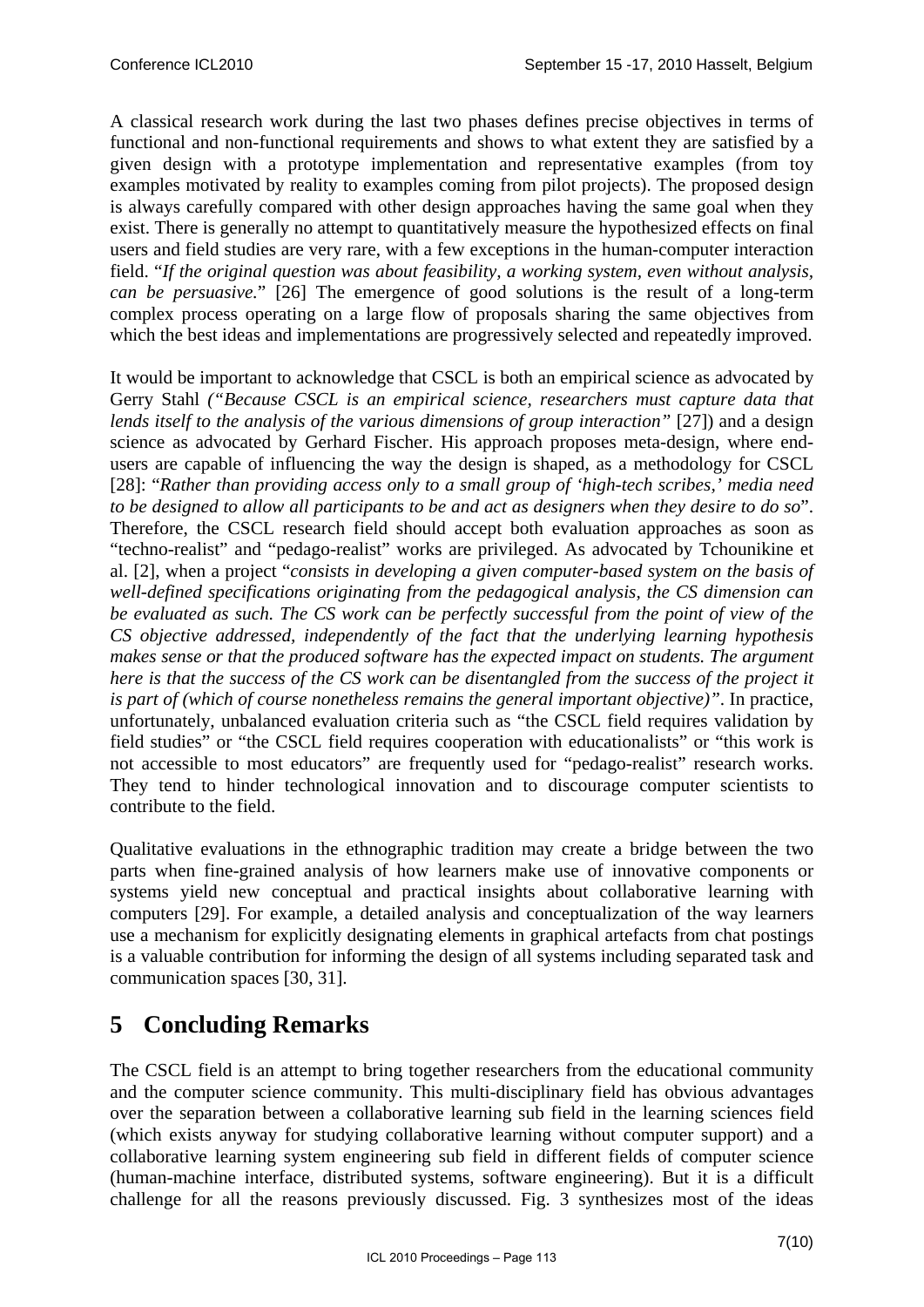developed in the paper and helps for presenting three key ingredients for more synergistic cooperation between CS and CL parts in CSCL.

First, CSCL research should promote 'techno-realist' conceptualizations and 'pedago-realist' designs which bring together ideas from the two parent fields. These research works must produce results that can be recognized as valuable by at least one of the parent fields as shown by the two big feedback arrows of Fig. 3. It means that CSCL should, in a large part, escape from "*established approaches and technologies*" and adopt Gerhard Fischer's formula "*thinking radically enough*" [26]. Works that are based on conventional approaches and already widely adopted technologies should not be highly valued. As exemplified in section 3.2, CSCL defines a context in which many CS issues are subject to specific constraints that can lead to valuable feedback for all other 'human-oriented' application fields of computer science. CSCL advanced approaches and technologies should, in turn, be analyzed and conceptualized by educationalists, providing new insights about collaborative learning with computers and, possibly, collaborative learning in general.



**Fig. 3: A model of CSCL research** 

Second, it is important that standard evaluation practices from software engineering could be applied to "pedago-realist" CS works in order to have innovative solutions emerging from *a sufficient flow of proposals* (see the right internal loop in Fig. 3). A key element for CSCL success is to keep (or to develop) a research community in the CS part of a sufficient size and quality.

Third, it is impossible to launch joint projects with computer scientists and educationalists for dealing with each technological direction that must be explored. A joint project should only be initiated at the end of a "maturing phase", when both parts have progressively selected and iteratively improved the pedagogical and technical foundations for addressing some fundamental issue (see Fig. 3). The objective of these joint projects should be to develop *the powerful flexible platforms that are missing today* [3]: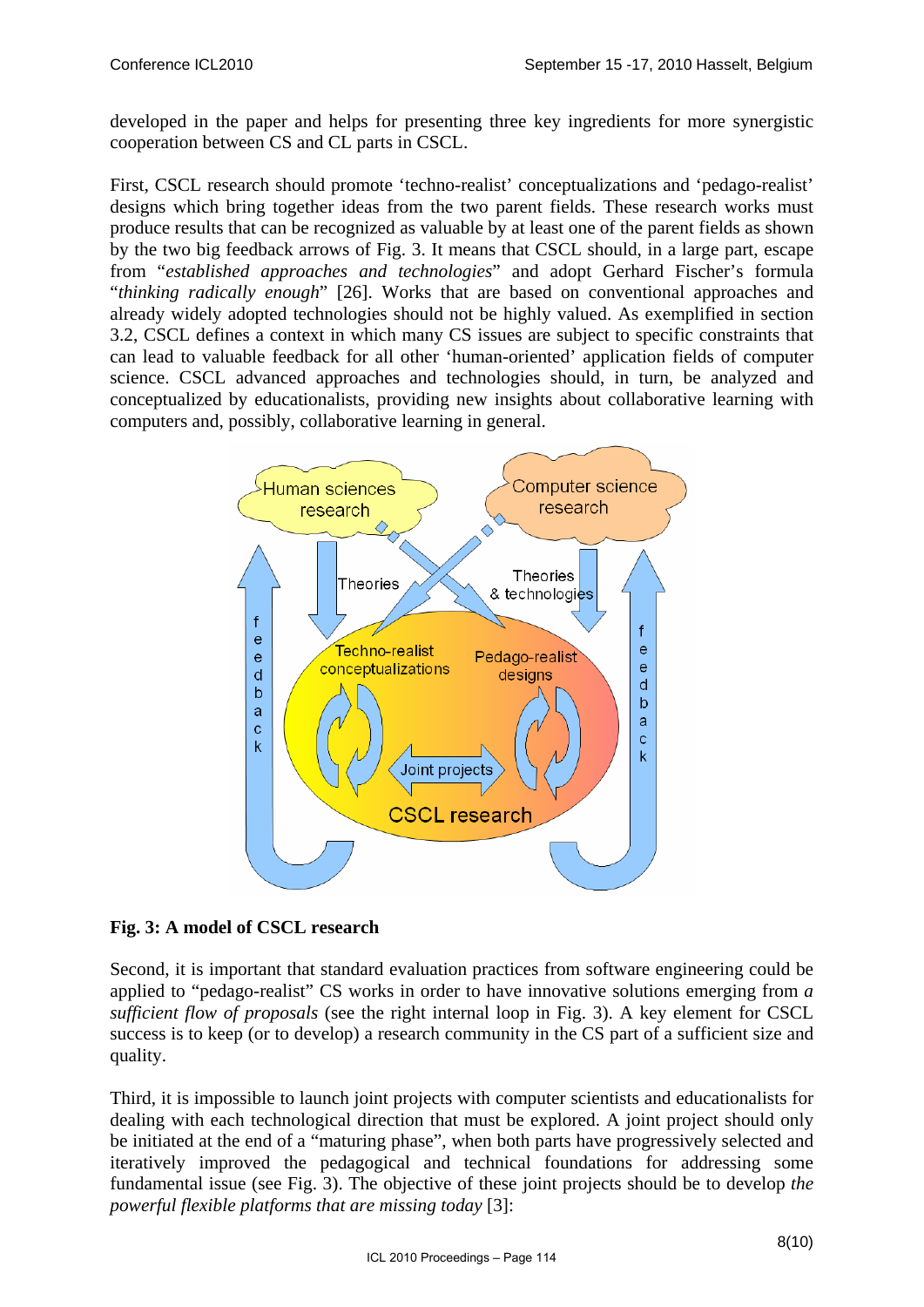- Based on the most advanced software architectures.
- With design rationales and source code available.

They would permit many researchers and teachers to:

- Customize and deploy them in a wide range of educational settings.
- Evaluate them independently of the initial project, through laboratory and field experiments.
- Generate, in turn, new conceptual and technological developments.

### **References:**

- [1] Stahl, G.; Koschmann, T.; Suthers, D.: Computer-supported collaborative learning: An historical perspective. In R. K. Sawyer (Ed.), *Cambridge handbook of the learning sciences*, pp. 409–426. Cambridge, UK: Cambridge University Press, 2006.
- [2] Tchounikine, P.; Mørch, A.I.; and Bannon, L.J.: A Computer Science Perspective on Technology-Enhanced Learning Research. In N. Balacheff et al. (Eds.), *Technology-Enhanced Learning*, pp. 275–288. Springer Science+Business Media B.V., 2009.
- [3] Scheuer, O.; Loll, F.; Pinkwart, N.; and McLaren, B.M.: Computer-supported argumentation: A review of the state of the art. *International Journal of Computer-Supported Collaborative Learning*, 5(1), pp. 43–102, 2010.
- [4] ANR 2010, Programmation 2010 de l'Agence Nationale de la Recherche. http://www. agencenationale-recherche.fr/documents/uploaded/2009/ANR-programmation-2010.pdf
- [5] Lonchamp, J. : *Le travail coopératif et ses technologies*. Paris: Hermes Editions, 2003.
- [6] Laurillard, D.: The pedagogical challenges to collaborative technologies. *International Journal of Computer-Supported Collaborative Learning*, 4(1), pp. 5–20, 2009.
- [7] Laurillard, D.: *Rethinking University Teaching: A Conversational Framework for the Effective Use of Learning Technologies* (2nd ed.). London: RoutledgeFalmer, 2002.
- [8] Ullrich, C; Borau, K; Luo, H; Tan, X.; Shen, L; Shen, R.: Why Web 2.0 is Good for Learning and for Research: Principles and Prototypes. In J. Huai, R. Chen, H.-W. Hon, Y. Liu, W.-Y. Ma, A. Tomkins, X. Zhang (Eds.): *Proceedings of the 17th International Conference on World Wide Web, WWW 2008*, pp. 705–714. ACM Press, 2008.
- [9] Dohn, N.B.: Web 2.0: Inherent tensions and evident challenges for education. *International Journal of Computer-Supported Collaborative Learning*, 4(3), pp. 343–363, 2009.
- [10] Cress U.; Kimmerle, J.: A systemic and cognitive view on collaborative knowledge building with wikis. *International Journal of Computer-Supported Collaborative Learning*, 3(2), pp. 105–122, 2008.
- [11] Paavola S.; Hakkarainen K.: From meaning making to joint construction of knowledge practices and artefacts – A trialogical approach to CSCL. In C. O'Malley, D. Suthers, P. Reimann, A. Dimitracopoulou (Eds.) *Computer Supported Collaborative Learning Practices: CSCL2009 Conference Proceedings*, pp. 83–92. International Society of the Learning Sciences (ISLS).
- [12] Lakkala M.; Paavola S.; Kosonen K.; Muukkonen H.: Main functionalities of the Knowledge Practices Environment (KPE) affording knowledge creation practices in education. In C. O'Malley, D. Suthers, P. Reimann, A. Dimitracopoulou (Eds.) *Computer Supported Collaborative Learning Practices: CSCL2009 Conference Proceedings*, pp. 297–306. International Society of the Learning Sciences (ISLS).
- [13] Kobbe, L.; Weinberger, A.; Dillenbourg, P.; Harrer, A.; Hämäläinen, R.; Häkkinen, P.; Fischer, F.: Specifying computer-supported collaboration scripts. *International Journal of Computer-Supported Collaborative Learning*, 2(2-3), pp. 211–224, 2007.
- [14] Bouyias, Y.N.; Demetriadis, S.N.; Tsoukalas, I.A.: iArgue: A Web-based Argumentation System Supporting Collaboration Scripts with Adaptable Fading. In P. Diaz, Kinshuk, I. Aedo & E. Mora (Eds.), *Proceedings of the 8th IEEE International Conference on Advanced Learning Technologies,* pp. 477–479. Los Alamitos, CA: IEEE Computer Society, 2008.
- [15] Schonenberg, M.H.; Mans, R.S.; Russell, N.C.; Mulyar, N.A.; van der Aalst, W.M.P.: Towards a taxonomy of process flexibility. In Z. Bellahsène, R. Coletta, X. Franch, E. Hunt, C. Woo (Eds.), *Proceedings Forum at the CAiSE'08 conference*, CEUR Workshop Proceedings, vol. 344, pp. 81– 84, 2008.
- [16] Voyiatzaki, E.; Polyzos, P.; Avouris, N.: Teacher tools in a networked learning classroom: monitor, view and interpret interaction data. In V. Hodgson, D. McConnell, S. Retalis (Eds.) *Proceedings 6th International Conference on Networked Learning,* pp 849–859, 2008.